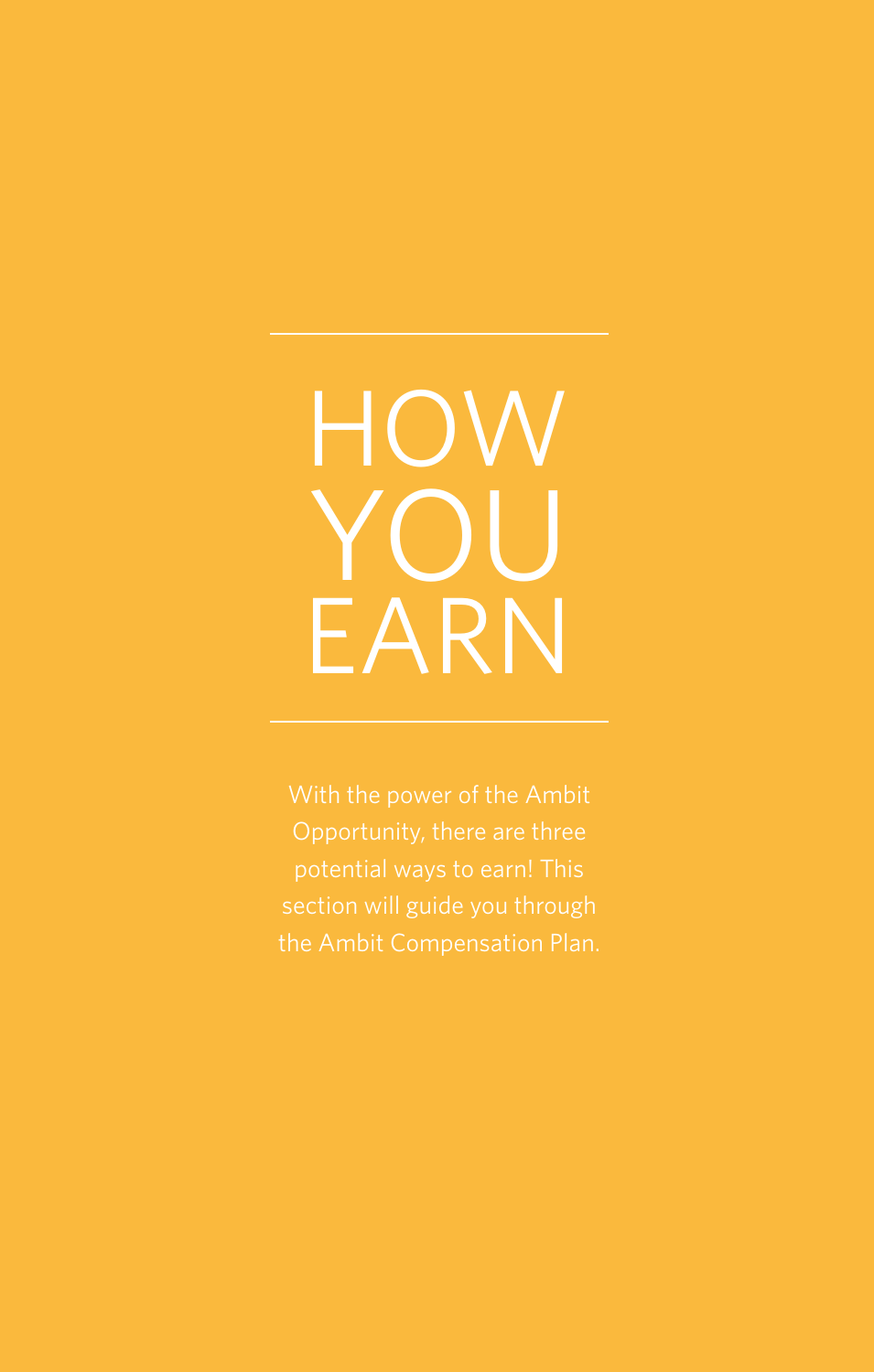

Jump Start and Team Builder Bonuses were designed to help you earn money right from the start. These bonuses pay you for doing two things: gathering Customers and helping others do the same thing.

| <b>Type</b>  | <b>Bonus</b> | <b>Total Cust. Points</b><br>Required | <b>Time Frame</b> |
|--------------|--------------|---------------------------------------|-------------------|
| Jump Start 1 | \$100.00     | $5*$                                  | 4 weeks           |
| Jump Start 2 | \$100.00     | 10                                    | 8 Weeks           |
| Jump Start 3 | \$50.00      | 15                                    | 8 Weeks           |
| Jump Start 4 | \$50.00      | 20                                    | 12 Weeks          |
| Jump Start 5 | \$50.00      | 25                                    | 12 Weeks          |
| Jump Start 6 | \$50.00      | 30                                    | 12 Weeks          |
| Total        | \$400.00     |                                       |                   |

#### Jump Start Bonuses

\*4 Customers in Texas.

Your personal website counts as two of the required Customer points. Bundled Customers: In some areas, Customers are able to get Ambit service for both natural gas and electricity at the same location. These Customers are called "bundled" Customers. Bundled Customers equal one Customer point toward Jump Start Bonuses. However, a bundled Customer does count as two points for promotion to the next level.

#### Team Builder Bonuses

When you help your newly sponsored Consultant gather their Customers and earn their Jump Start 1 Bonus, you also receive a Team Builder Bonus.

| <b>Tvpe</b>  | <b>Bonus</b> | <b>Total Cust. Points</b><br>Required | Time Frame |
|--------------|--------------|---------------------------------------|------------|
| Team Builder | \$100.00     | ц∗                                    | 4 weeks    |

\*4 Customers in Texas.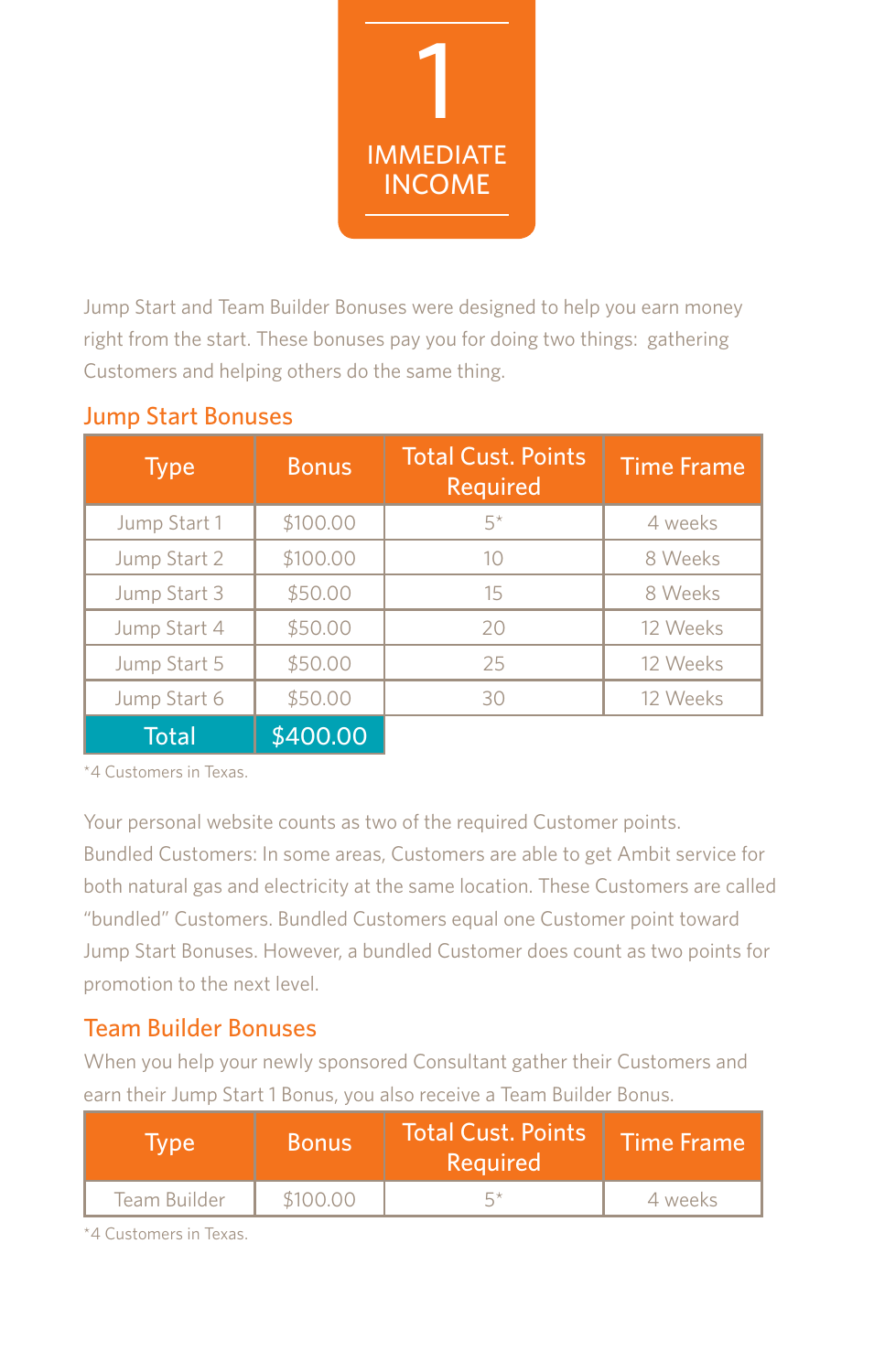

As you build a team, you will have the opportunity to promote to higher Leadership levels within your organization (and earn higher bonuses).

## Regional Consultant (RC)

- Personally gather a total of five pending or energized Customer points
- Personally sponsor two Marketing Consultants
- Develop an initial team of six Marketing Consultants

#### Senior Consultant (SC)

- Personally gather a total of ten pending or energized Customer points
- As an RC, personally sponsor two Marketing Consultants
- Develop a Regional Consultant team of 18 Marketing Consultants

#### Executive Consultant (EC)

- Personally gather a total of 15 pending or energized Customer points
- As an SC, develop five SCs in your SC organization

#### National Consultant (NC)

- Personally gather a total of 20 pending or energized Customer points
- As an EC, develop five ECs in your EC organization

The Leadership Bonuses below are paid in addition to any Team Builder Bonuses.

| <b>Leadership Level</b>     | <b>Bonus</b><br>Per Level | Total<br><b>Bonus Paid</b> | Personal<br><b>MCs</b> | <b>Total Cust.</b><br>Points to<br>Qualify |
|-----------------------------|---------------------------|----------------------------|------------------------|--------------------------------------------|
| <b>Marketing Consultant</b> |                           |                            | \$100.00               |                                            |
| <b>Regional Consultant</b>  | \$55.00                   | \$55.00                    | \$155.00               | 5                                          |
| Senior Consultant           | \$80.00                   | \$135.00                   | \$235.00               | 10                                         |
| <b>Executive Consultant</b> | \$80.00                   | \$215.00                   | \$315.00               | 15                                         |
| <b>National Consultant</b>  | \$25.00                   | \$240.00                   | \$340.00               | 20                                         |
| Total                       | \$240.00                  |                            |                        |                                            |

*Note: You must have the minimum Customer requirements for your leadership position at the time verification is run at 11:59:59 p.m. CT Friday. If not, your CLB will be placed in a holding status for three additional verification periods to allow you to re-qualify.*

*After three consecutive periods of being unable to meet these requirements, all CLB in hold status will be purged. You will not accumulate future CLB until these are met.*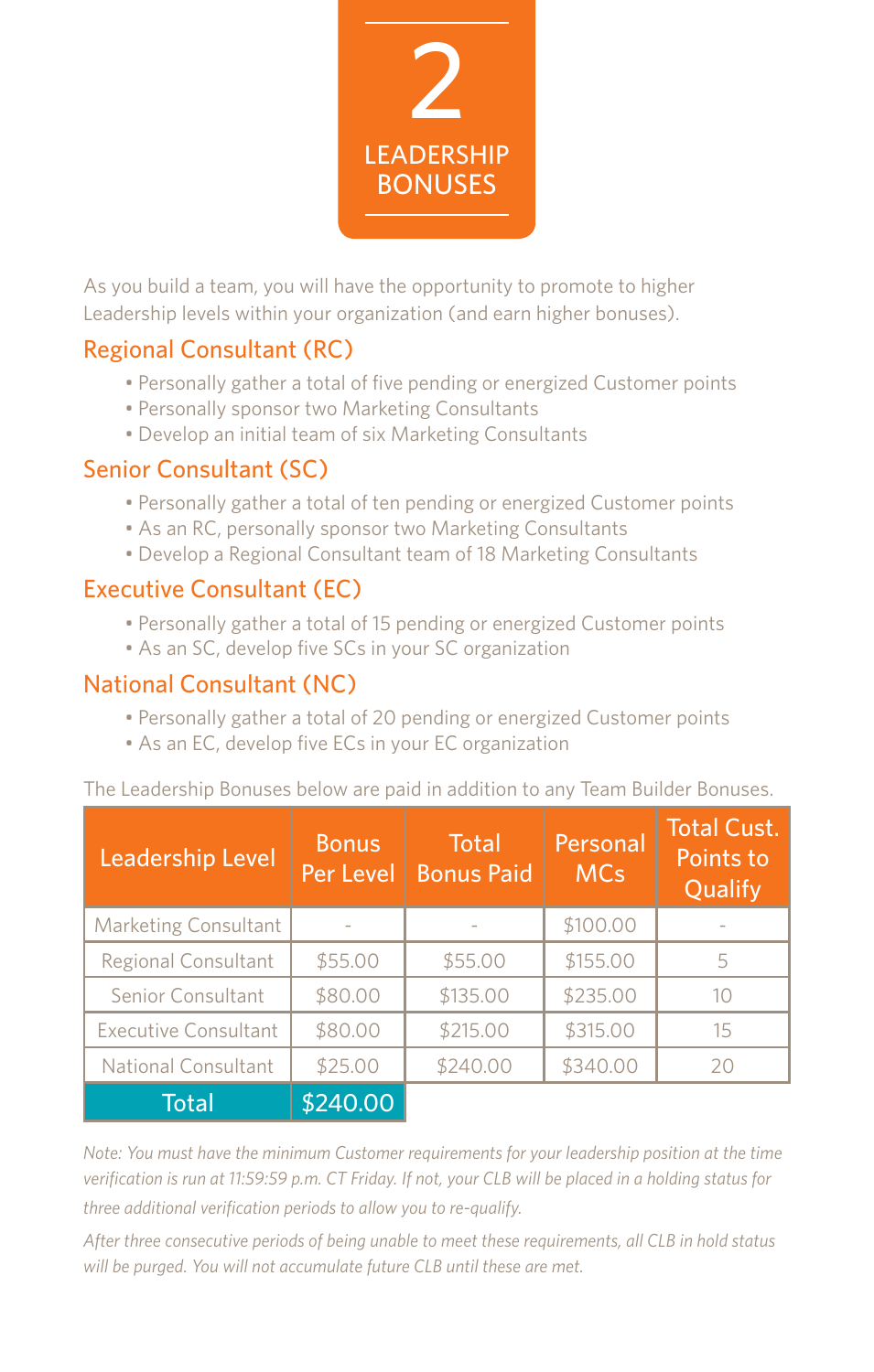This is the most exciting part of the Ambit Compensation model because this kind of income can help you achieve financial freedom.

## Customer Residual Bonuses (CRB)

These bonuses pay on all energized Customers any MC gathers in your organization to unlimited levels in Bands 1-5.

| <b>TEXAS</b>            |                 |                         |
|-------------------------|-----------------|-------------------------|
| <b>Leadership Level</b> | Bonus per level | <b>Total Bonus Paid</b> |
| Regional Consultant     | \$0.25          | \$0.25                  |
| Senior Consultant       | \$0.50          | \$0.75                  |
| Executive Consultant    | \$0.75          | \$1.50                  |
| National Consultant     | \$0.50          | \$2.00                  |
| Total                   | \$2.00          |                         |

| <b>ALL OTHER MARKETS</b>    |                 |                         |
|-----------------------------|-----------------|-------------------------|
| Leadership Level            | Bonus per level | <b>Total Bonus Paid</b> |
| Regional Consultant         | \$0.25          | \$0.25                  |
| Senior Consultant           | \$0.25          | \$0.50                  |
| <b>Executive Consultant</b> | \$0.25          | \$0.75                  |
| National Consultant         | \$0.25          | \$1.00                  |
| Total                       | \$1.00          |                         |

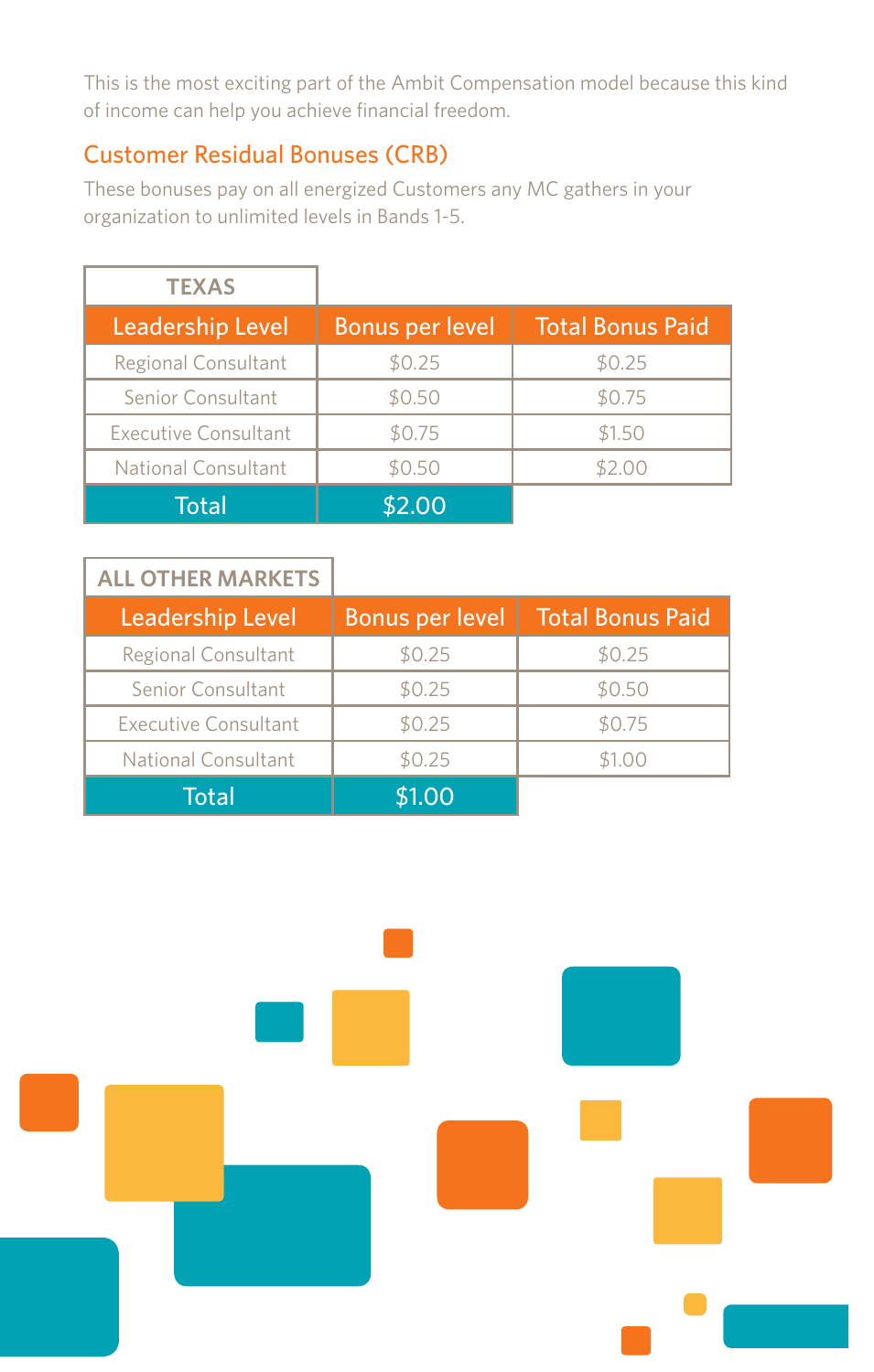

## Residential Customer Residual Income (CRI)

These commissions pay you for maintaining energized Customers (up to seven levels). The amount paid per Customer varies based on the state and the amount of energy used by the Customer (band range).

|                | <b>TEXAS</b> |             |               |             |               |                        |
|----------------|--------------|-------------|---------------|-------------|---------------|------------------------|
| Levels         | Band 1       | Band 2      | <b>Band 3</b> | Band 4      | <b>Band 5</b> | Total                  |
| kWh/mo         | 500-2.500    | 2,501-4,000 | 4.001-6.000   | 6,001-8,000 | $8,001 +$     | Cust. Pts.<br>Required |
| You            | \$0.05       | \$0.10      | \$0.30        | \$0.50      | \$0.75        | $\overline{4}$         |
| 1              | \$0.10       | \$0.20      | \$0.40        | \$1.00      | \$2.00        | $\overline{4}$         |
| 2              | \$0.20       | \$0.40      | \$0.80        | \$1.50      | \$3.00        | $\overline{4}$         |
| 3              | \$0.40       | \$0.80      | \$1.50        | \$2.00      | \$4.00        | $\overline{4}$         |
| $\overline{4}$ | \$0.75       | \$1.00      | \$2.00        | \$3.00      | \$5.00        | 10                     |
| 5              | \$1.00       | \$1.50      | \$3.00        | \$4.00      | \$6.00        | 15                     |
| 6              | \$1.50       | \$2.50      | \$4.00        | \$5.00      | \$7.00        | 20                     |
| 7              | \$2.00       | \$3.50      | \$5.00        | \$7.00      | \$10.00       | 20                     |

|                    | <b>ALL OTHER MARKETS*</b> |                        |                        |                          |                       |                        |
|--------------------|---------------------------|------------------------|------------------------|--------------------------|-----------------------|------------------------|
| Levels             | <b>Band 1</b>             | Band 2                 | Band 3                 | Band 4                   | <b>Band 5</b>         | <b>Total</b>           |
| kWh/mo<br>THERM/mo | 200-1,000<br>50-250       | 1,001-2,500<br>251-500 | 2,501-4,000<br>501-750 | 4,001-5,500<br>751-1,000 | $5,501 +$<br>$1,001+$ | Cust. Pts.<br>Required |
| You                | \$0.05                    | \$0.10                 | \$0.15                 | \$0.20                   | \$0.30                | 4                      |
|                    | \$0.05                    | \$0.15                 | \$0.20                 | \$0.30                   | \$0.45                | 4                      |
| $\mathcal{L}$      | \$0.10                    | \$0.20                 | \$0.40                 | \$0.50                   | \$0.75                | 4                      |
| 3                  | \$0.20                    | \$0.30                 | \$0.50                 | \$1.00                   | \$1.00                | 4                      |
| $\overline{4}$     | \$0.30                    | \$0.50                 | \$1.00                 | \$1.50                   | \$2.00                | 10                     |
| 5                  | \$0.40                    | \$0.75                 | \$1.25                 | \$1.75                   | \$2.50                | 15                     |
| 6                  | \$0.70                    | \$1.00                 | \$1.50                 | \$2.25                   | \$3.50                | 20                     |
|                    | \$1.50                    | \$2.25                 | \$3.00                 | \$4.50                   | \$6.00                | 20                     |

*\* Residential and Small Commercial Rates California Band 1 April-October 25-250 THERMS Illinois Band 1 May-September 25-250 THERMS*